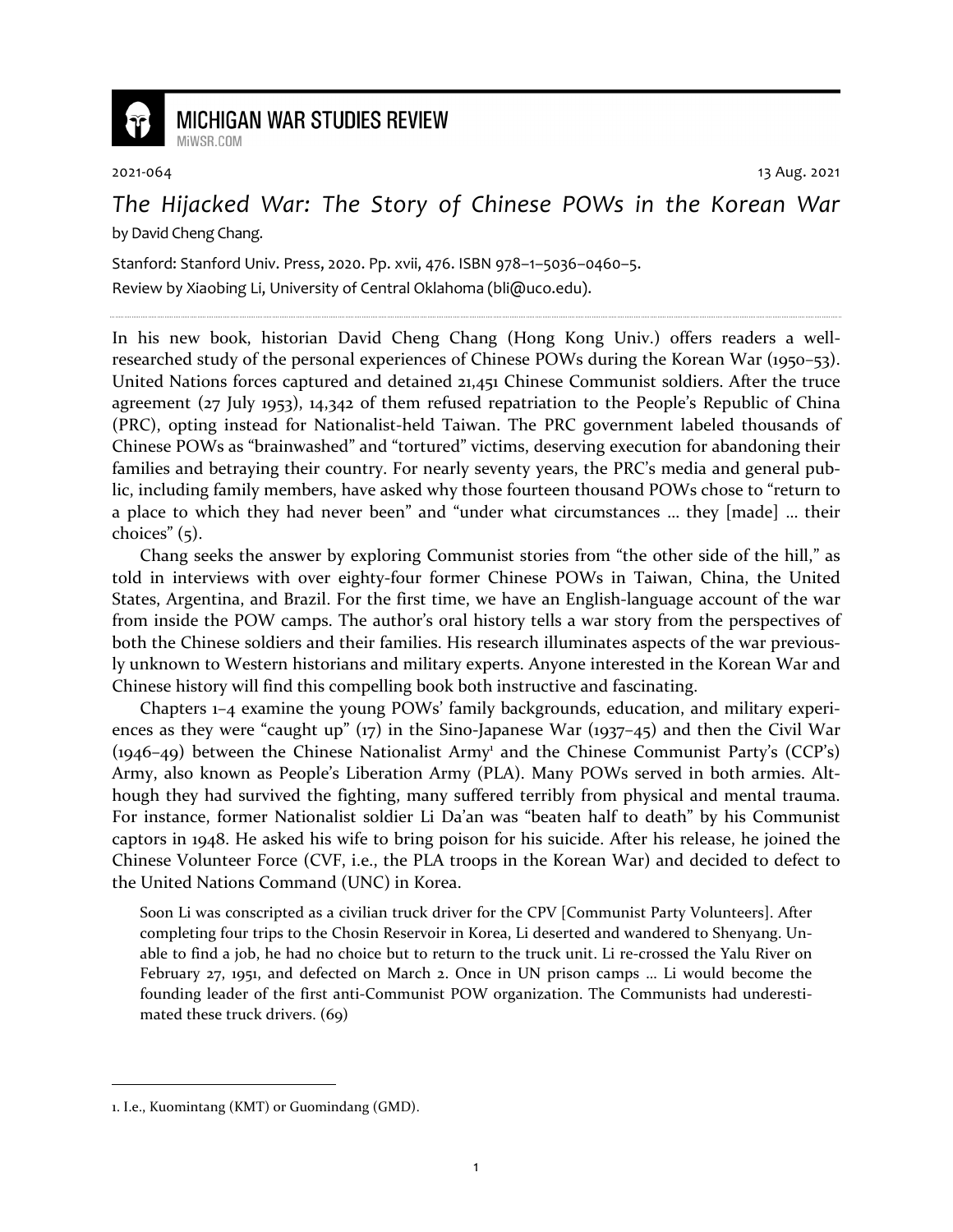Chapters 5–7 put a human face on these Chinese soldiers and officers on the Korean front, detailing their desertions, defections, and captivities by the United Nations Forces (UNF). Liu Bingzhang, for instance, a second lieutenant in the Nationalist Army, "had no choice but to sur-

The nearly two years under the Communists did not transform but embittered him. He resented the fact that the Communists confiscated 21 out of  $24$  mu [ca. 4 acres] of land owned by his family in Shandong. Liu lamented, "People with education are not respected by Communists and are held up to public ridicule at their pleasure." (107)

render and join the PLA" when his 92nd Army capitulated to the Chinese Communists in 1948.

At 3:00 a.m., 24 Oct. 1950, Liu, a 26-year-old captain in the CVF's 590th Regiment, "deserted his unit in Taechon, sixty miles southeast of the Yalu. Liu walked three miles south, and surrendered to the Republic of Korea (ROK ) 1st Division at 6:00 am" (106).

Chapters 8–10 explain why the Chinese POWs were divided amongst themselves and how Communists and Nationalists continued to wage a civil war inside the UNF camps in 1951–53. For one thing, since very few of the American and ROK soldiers had any experience in prison-camp duty, the camps' administration was reportedly "chaotic." Hardcore militants on both sides battled it out inside the wire, while their incompetent guards did nothing. In February 1952, the UNC began screening prisoners to determine who among them who wished to be repatriated to China and North Korea and who did not. Once prisoners understood the UNC was insisting on voluntary repatriation, loyal anti-Communists attacked Communist prisoners who wanted to return to the PRC. Beatings were common, and both sides occasionally convened kangaroo courts in compounds under their control and sentenced recalcitrant prisoners to death, sometimes by torture. Chang clarifies the repatriation decisions made during the screenings, noting that the POW issue paralyzed peace negotiations and extended the war into 1953.

Chapters 11–13 elaborate further on the tragic consequences of the POW issue for negotiations in the spring of 1952. It sparked riots in many UN prison camps, led to Brig. Gen. Francis Dodd's kidnapping and the October 1st massacre at Cheju. The most notorious incident occurred at Kojedo, a small island off the coast of South Korea, holding 150,000 Communist prisoners. By July 1952, the rioting there had killed 115 prisoners.

Chapters 14–16 explain the new directions negotiations took at Panmunjom after Joseph Stalin died in March 1953. The breakthrough came on 28 March , when Chinese and North Korean negotiators suddenly agreed to exchange sick and wounded POWs. Two days later, the Chinese issued a statement promising a solution to the POW problem and suggesting that all POWs who did not wish to be repatriated should be turned over to a neutral state. The POW exchange began after the Korean Armistice was signed (27 July 1953).

In telling the stories of Chinese POWs, Chang's stress on social history points to other topics in Chinese military history, such as recruitment, indoctrination, political control, awards and punishments, and other aspects of prisoner policy. Personal stories bring fresh insights into Communist POWs' motivations and perceptions. In their own words, they provide compelling firsthand accounts of their war experiences in Korea as well as their family lives before and after the war. Their stories deepen our understanding of the war. The author places veterans in their social context and clarifies why some served in the Chinese Nationalist Army and then became Communist "volunteer soldiers" in Korea. Rather than attempting a comprehensive study of the war, he adopts a "limited" approach, concentrating on the voices of the Chinese POWs.

Oral history, of course, has its weaknesses. The book suggests there were two wars in Korea: the first (June 1950–June 1951) was fought over territory; the second (late 1951–July 1953) over pris